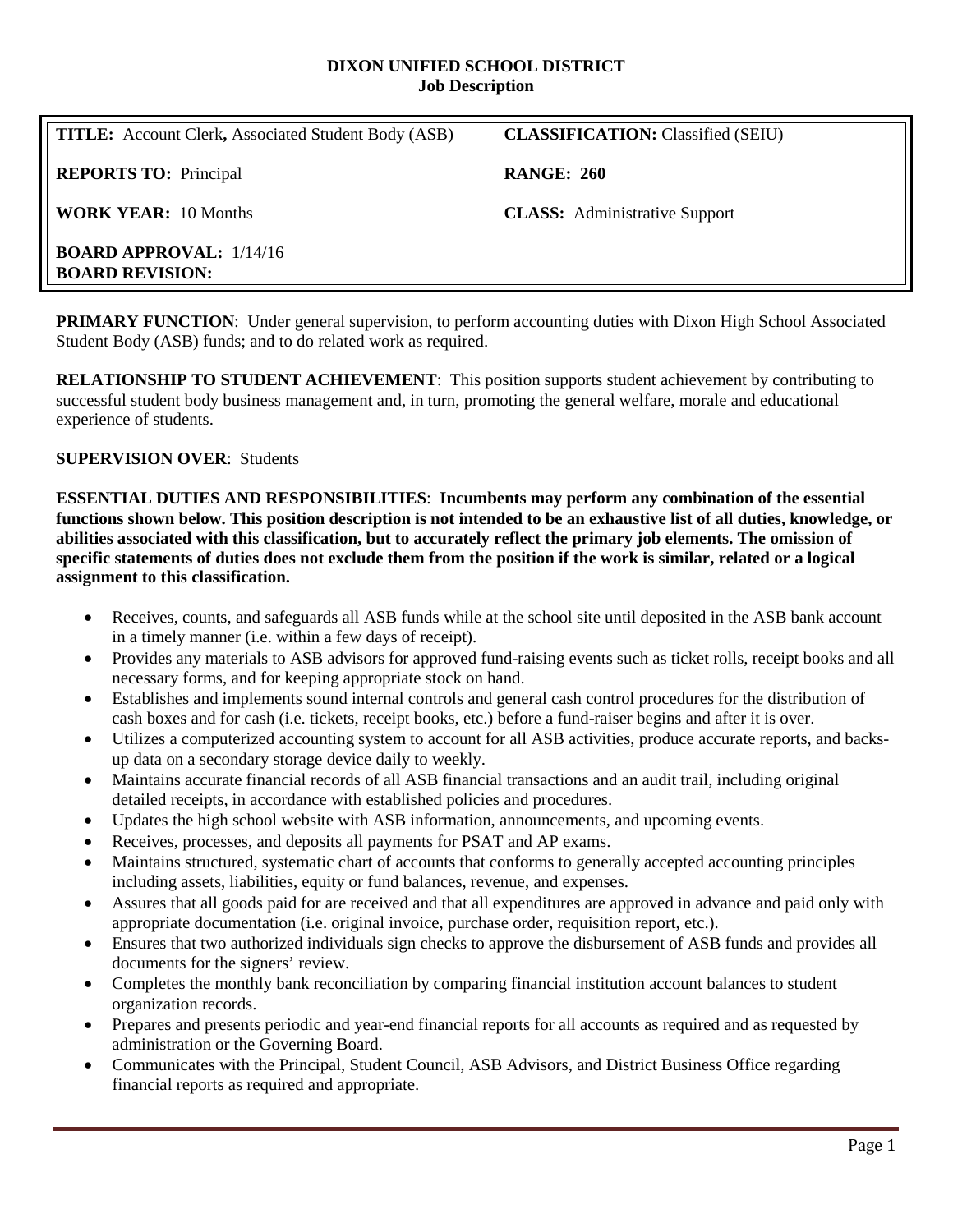- Closes the books at the end of each fiscal year (i.e. collects and deposits un-deposited funds, pays outstanding invoices, addresses outstanding purchase orders, assists with financial inventory of student store, verifies and balances all class and club accounts, prepares and distributes financial statements, etc.).
- Maintains and updates accounts as necessary before and after the student school year.
- Abides by all education codes, laws, and District policies and procedures related to ASB funds.
- Implements business policies, procedures, and internal controls related to ASB such as those for accounting, purchasing, budget, and payroll.
- Follows audit directions, prepares accurate financial records for the external auditor, reviews all audit findings, and participates in steps needed to ensure that they do not recur.
- Reports any suspected fraud or abuse to the principal.
- May assist the Principal, School Office Coordinator, and administrative personnel in the performance of their functions and responsibilities.
- Cares for, supervises, controls, and protects students in a manner commensurate to assigned duties and responsibilities.
- Completes other reasonable duties as assigned.

# **TRAINING, EDUCATION, AND EXPERIENCE:**

- High school diploma or the equivalent.
- Supplemental courses in bookkeeping and accounting preferred.
- One year of experience as a bookkeeper, account clerk, accountant or equivalent OR an equivalent combination of experience and education from which comparable knowledge, skills, and abilities have been achieved.
- Prior experience working in a public school setting preferred.

## **LICENSES AND OTHER REQUIREMENTS:**

- Requires a valid California Driver's License, insurable status by the District's carrier, and access to a personal vehicle.
- Fingerprint/criminal justice clearance.
- Possession of a negative TB risk assessment certificate and, if risk factors are identified, a negative TB examination, that is no more than 60 days old and renewable at least once every four years.

#### **KNOWLEDGE AND ABILITIES: The following outline of essential knowledge, abilities, and physical requirements is not exhaustive and may be supplemented as necessary in accordance of the job.**

KNOWLEDGE OF\*:

- Methods and practices of financial record-keeping, including bookkeeping procedures.
- Computerized accounting systems software and spreadsheet applications.
- Education codes, laws, and District policies and procedures related to ASB funds.
- Modern office practices and procedures.
- Correct English usage, composition, grammar, spelling, and punctuation.

#### ABILITY TO\*:

- Understand and enforce sound accounting practices.
- Perform financial record-keeping and bookkeeping work.
- Perform mathematical calculations with accuracy.
- Operate a computer, typewriter, and standard office equipment.
- Demonstrate proficiency in keyboarding and typing.
- Operate computerized accounting systems software and spreadsheet applications.
- Compile and maintain accurate records and reports.
- Maintain confidentiality of privileged information obtained in the course of work.
- Exercise caution and comply with health and safety regulations.
- Provide service and assistance to others using tact, patience, and courtesy.